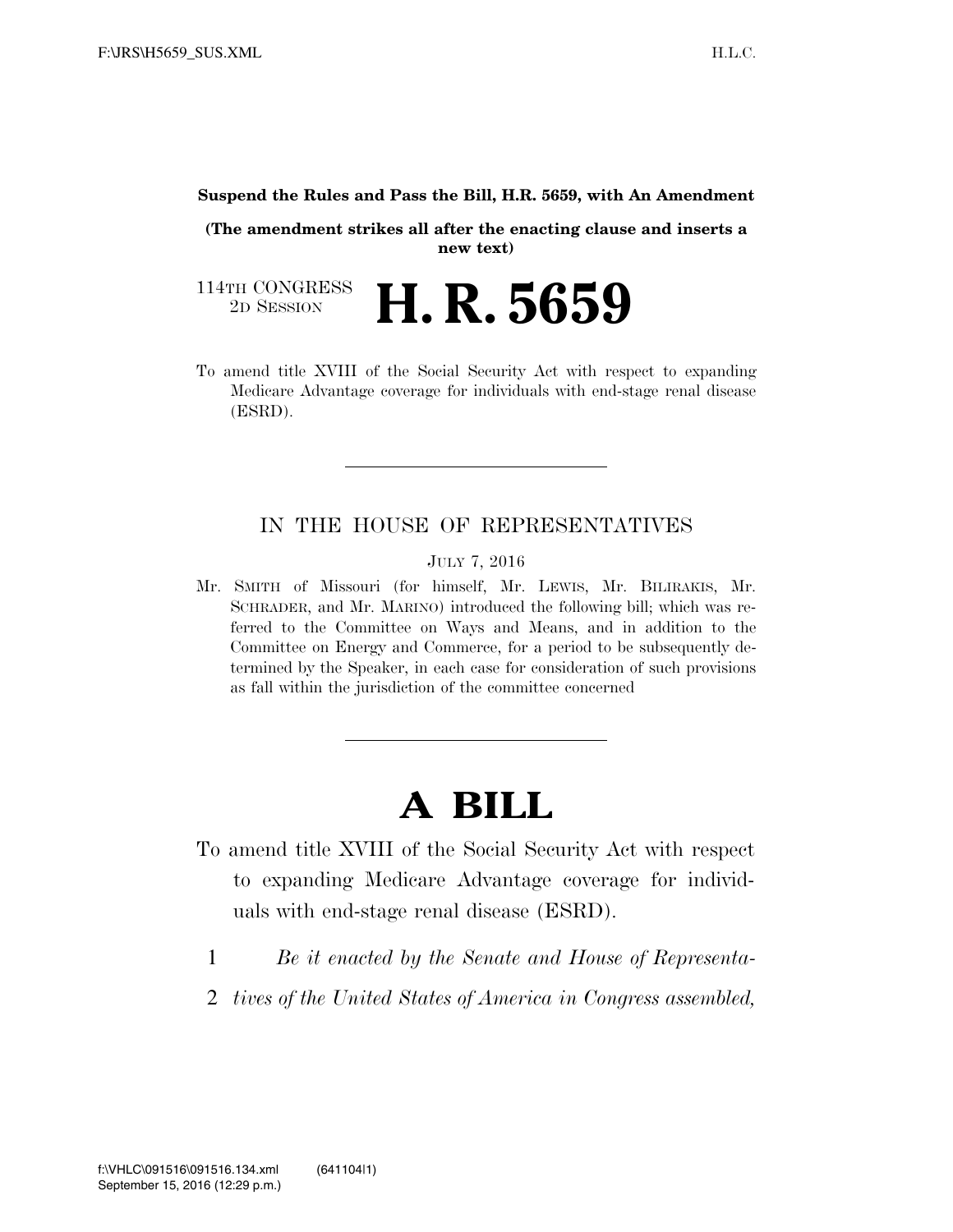| 1  | <b>SECTION 1. SHORT TITLE.</b>                                        |
|----|-----------------------------------------------------------------------|
| 2  | This Act may be cited as the "Expanding Seniors Re-                   |
| 3  | ceiving Dialysis Choice Act of 2016" or as the "ESRD"                 |
| 4  | Choice Act of 2016".                                                  |
| 5  | SEC. 2. EXPANDING MEDICARE ADVANTAGE COVERAGE                         |
| 6  | FOR INDIVIDUALS WITH END-STAGE RENAL                                  |
| 7  | DISEASE (ESRD).                                                       |
| 8  | (a) EXPANDED MA ELIGIBILITY.—                                         |
| 9  | (1) IN GENERAL.—Section $1851(a)(3)$ of the                           |
| 10 | Social Security Act $(42 \text{ U.S.C. } 1395\text{w} - 21(a)(3))$ is |
| 11 | amended—                                                              |
| 12 | $(A)$ by striking subparagraph $(B)$ ; and                            |
| 13 | (B) by striking "ELIGIBLE INDIVIDUAL"                                 |
| 14 | and all that follows through "In this title, sub-                     |
| 15 | ject to subparagraph (B)," and inserting "ELI-                        |
| 16 | GIBLE INDIVIDUAL.—In this title,".                                    |
| 17 | (2) CONFORMING AMENDMENTS.-                                           |
| 18 | (A) Section $1852(b)(1)$ of the Social Secu-                          |
| 19 | rity Act (42 U.S.C. 1395w-22(b)(1)) is amend-                         |
| 20 | $ed$ —                                                                |
| 21 | (i) by striking subparagraph $(B)$ ; and                              |
| 22 | (ii) by striking "BENEFICIARIES" and                                  |
| 23 | "A<br>follows<br>all<br>that<br>through                               |
| 24 | Medicare+Choice organization" and in-                                 |
| 25 | serting "BENEFICIARIES.—A Medicare Ad-                                |
| 26 | vantage organization".                                                |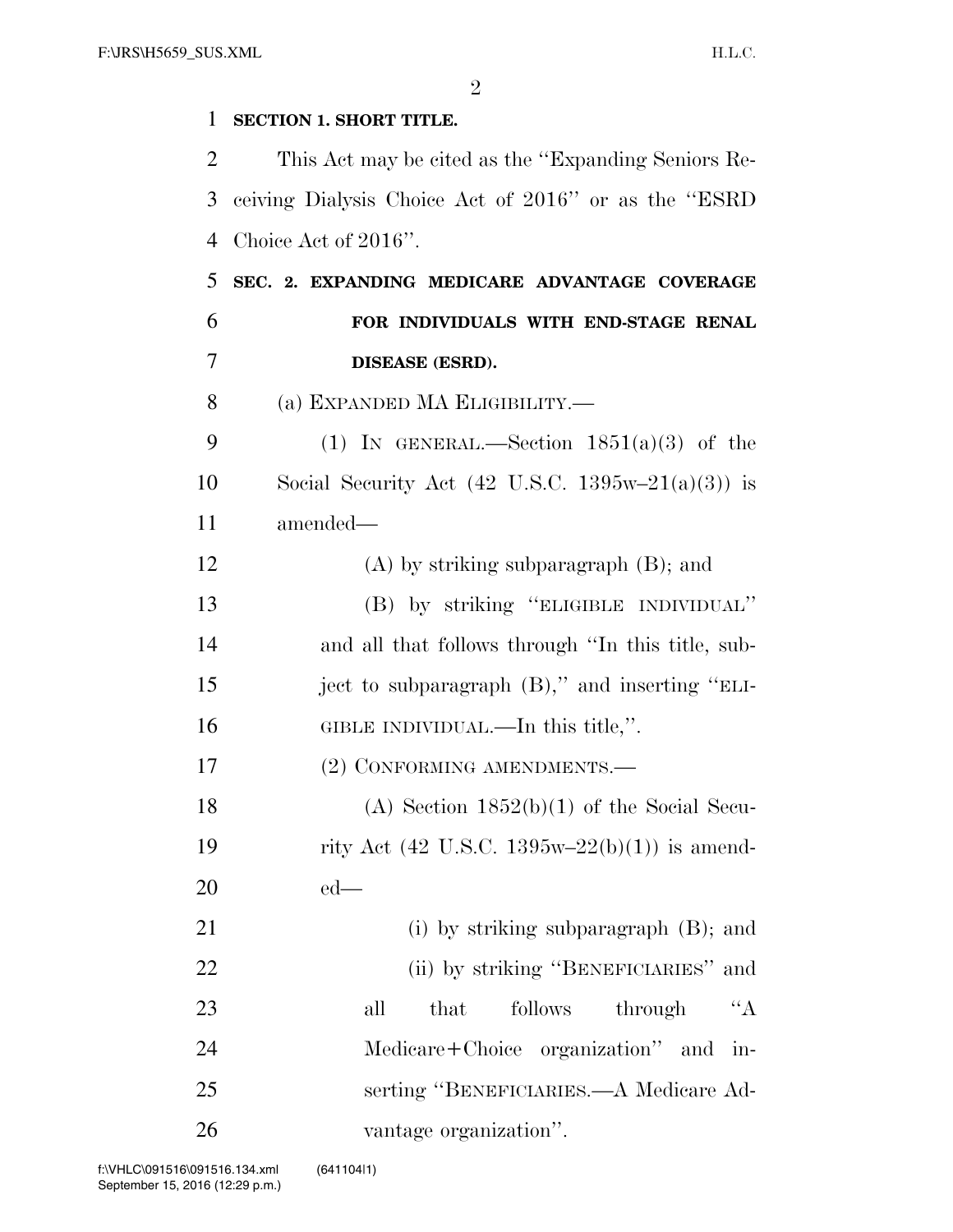| $\mathbf{1}$   | $(B)$ Section 1859(b)(6) of the Social Secu-                  |
|----------------|---------------------------------------------------------------|
| $\overline{2}$ | rity Act (42 U.S.C. 1395w-28(b)(6)) is amend-                 |
| 3              | ed by striking "may waive" and all that follows               |
| $\overline{4}$ | through "subparagraph and".                                   |
| 5              | (b) EXCLUDING COSTS FOR KIDNEY ACQUISITIONS                   |
| 6              | FROM MA BENCHMARK.—Section 1853 of the Social Se-             |
| 7              | curity Act $(42 \text{ U.S.C. } 1395\text{w}-23)$ is amended— |
| 8              | $(1)$ in subsection $(k)$ —                                   |
| 9              | $(A)$ in paragraph $(1)$ —                                    |
| 10             | (i) in the matter preceding subpara-                          |
| 11             | graph $(A)$ , by striking "paragraphs $(2)$                   |
| 12             | and $(4)$ " and inserting "paragraphs $(2)$ ,                 |
| 13             | $(4)$ , and $(5)$ "; and                                      |
| 14             | (ii) in subparagraph $(B)(i)$ , by strik-                     |
| 15             | ing "paragraphs $(2)$ and $(4)$ " and insert-                 |
| 16             | ing "paragraphs $(2)$ , $(4)$ , and $(5)$ "; and              |
| 17             | (B) by adding at the end the following new                    |
| 18             | paragraph:                                                    |
| 19             | "(5) EXCLUSION OF COSTS FOR KIDNEY ACQUI-                     |
| 20             | SITIONS FROM CAPITATION RATES.- After deter-                  |
| 21             | mining the applicable amount for an area for a year           |
| 22             | under paragraph (1) (beginning with 2019), the Sec-           |
| 23             | retary shall adjust such applicable amount to ex-             |
| 24             | clude from such applicable amount the Secretary's             |
| 25             | estimate of the standardized costs for payments for           |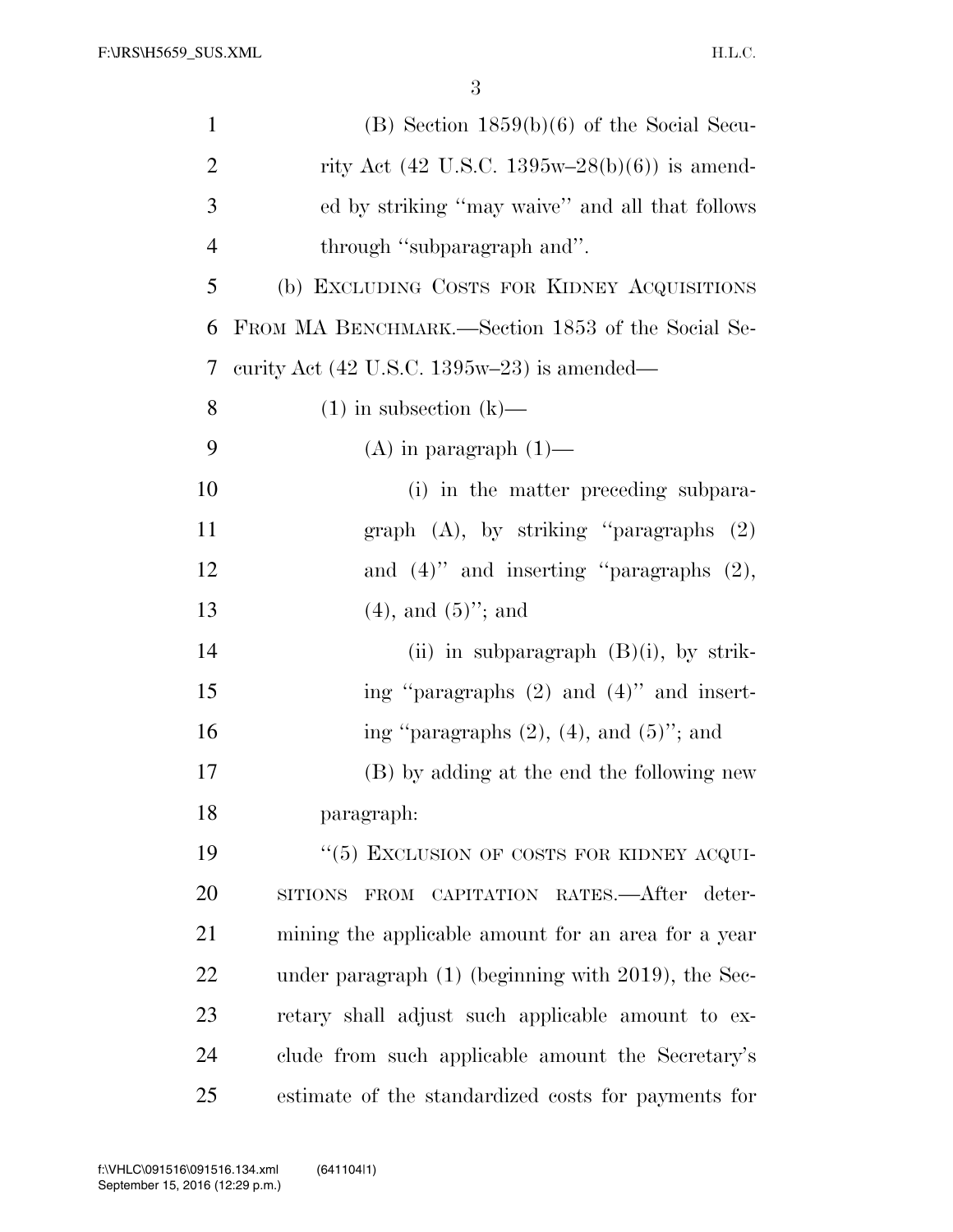| $\mathbf{1}$   | organ acquisitions for kidney transplants covered   |
|----------------|-----------------------------------------------------|
| $\overline{2}$ | under this title (including expenses covered under  |
| 3              | section $1881(d)$ ) in the area for the year."; and |
| $\overline{4}$ | $(2)$ in subsection $(n)(2)$ —                      |
| 5              | $(A)$ in subparagraph $(A)(i)$ , by inserting       |
| 6              | "and, for 2019 and subsequent years, the exclu-     |
| 7              | sion of payments for organ acquisitions for kid-    |
| 8              | ney transplants from the capitation rate as de-     |
| 9              | scribed in subsection $(k)(5)$ " before the semi-   |
| 10             | colon at the end;                                   |
| 11             | $(B)$ in subparagraph $(E)$ , in the matter         |
| 12             | preceding clause (i), by striking "subparagraph"    |
| 13             | $(F)$ " and inserting "subparagraphs $(F)$ and      |
| 14             | $(G)$ "; and                                        |
| 15             | (C) by adding at the end the following new          |
| 16             | subparagraph:                                       |
| 17             | "(G) APPLICATION OF KIDNEY ACQUISI-                 |
| 18             | ADJUSTMENT.—The<br><b>TIONS</b><br>base<br>payment  |
| 19             | amount specified in subparagraph (E) for a          |
| 20             | year (beginning with 2019) shall be adjusted in     |
| 21             | the same manner under paragraph $(5)$ of sub-       |
| 22             | section (k) as the applicable amount is adjusted    |
| 23             | under such subsection.".                            |
| 24             | (c) FFS COVERAGE OF KIDNEY ACQUISITIONS.—           |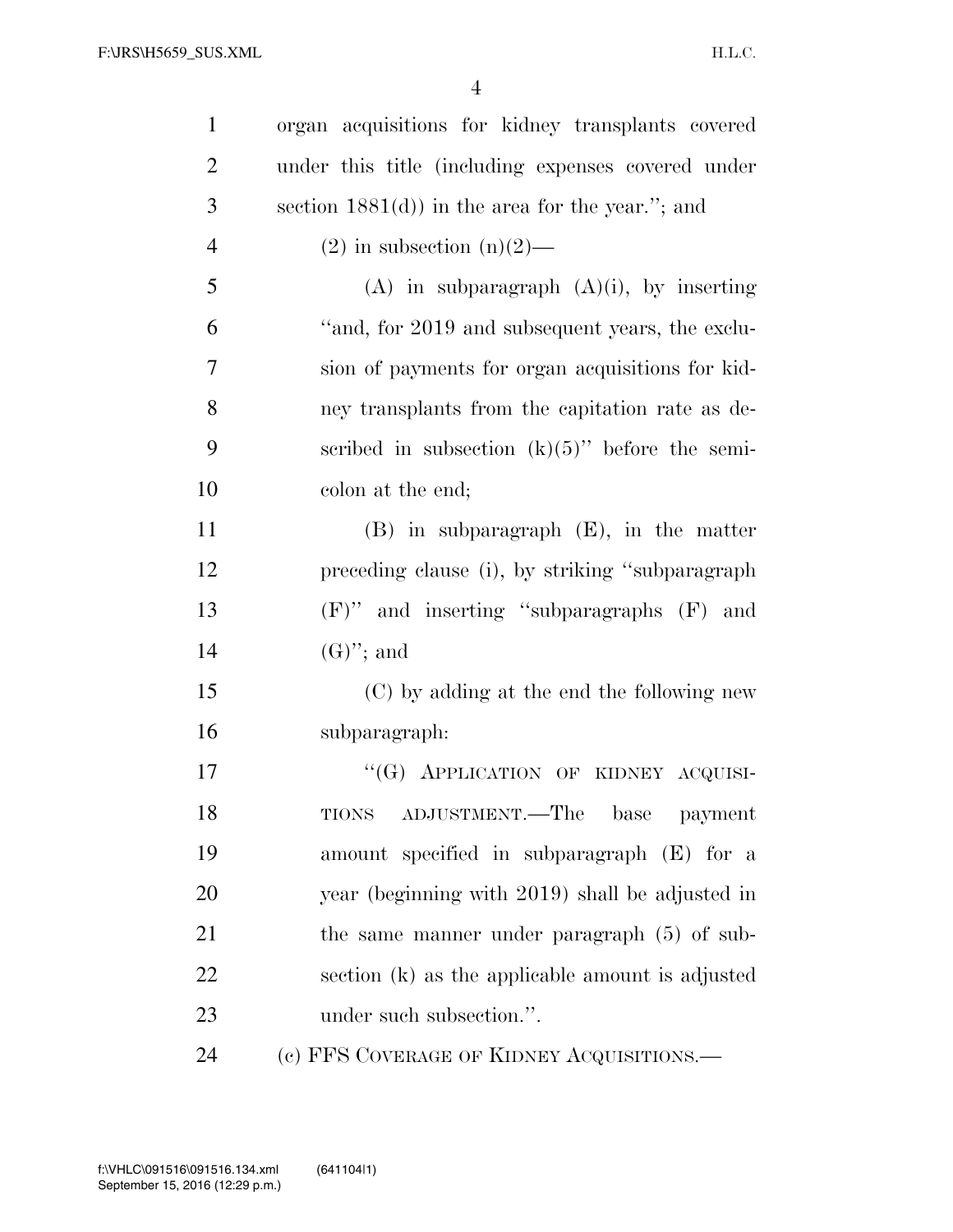1 (1) IN GENERAL.—Section  $1852(a)(1)(B)(i)$  of the Social Security Act (42 U.S.C. 1395w–  $3 \t22(a)(1)(B)(i)$  is amended by inserting "or coverage" for organ acquisitions for kidney transplants, includ- ing as covered under section 1881(d)'' after ''hospice care''.

 (2) CONFORMING AMENDMENT.—Section 1851(i) of the Social Security Act (42 U.S.C. 9 1395w–21(i)) is amended by adding at the end the following new paragraph:

11 "(3) FFS PAYMENT FOR EXPENSES FOR KID- NEY ACQUISITIONS.—Paragraphs (1) and (2) do not apply with respect to expenses for organ acquisitions for kidney transplants described in section  $1852(a)(1)(B)(i)$ .".

 (d) SENSE OF CONGRESS REGARDING APPLICATION OF APPROPRIATE MEDICARE ADVANTAGE RISK ADJUST- MENT FOR PAYMENT FOR INCREASED ESRD ENROLL- EES.—It is the sense of Congress that in implementing the policies under this section, the Centers for Medicare & Medicaid Services should provide, in an accurate and transparent manner, for risk adjustment to payment under the Medicare Advantage program to account for the increased enrollment in Medicare Advantage plans of indi-viduals with end-stage renal disease.